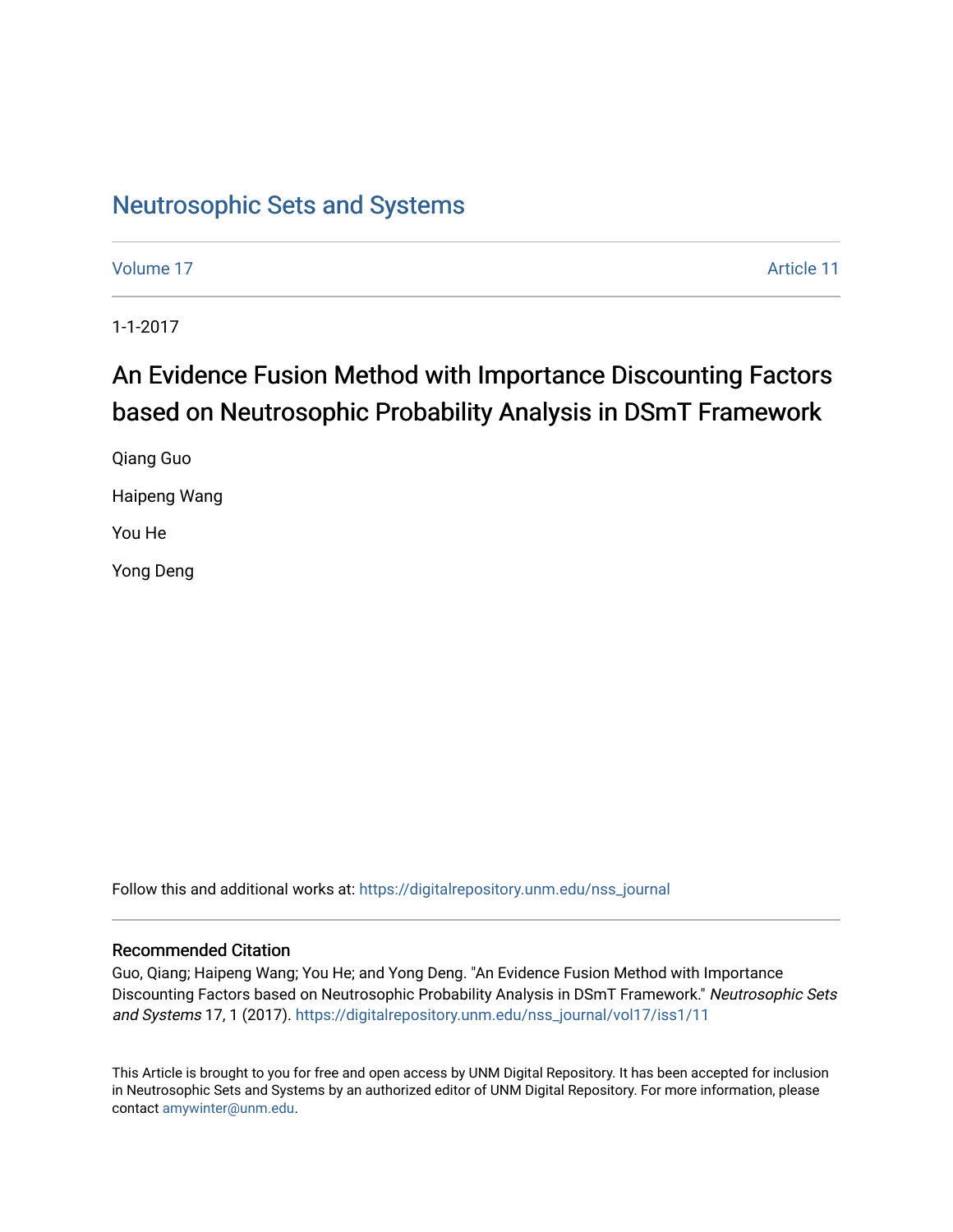

# An Evidence Fusion Method with Importance Discounting Factors based on Neutrosophic Probability Analysis in DSmT Framework

#### **Qiang Guo <sup>1</sup>\*, Haipeng Wang <sup>1</sup> , You He <sup>1</sup> , Yong Deng<sup>2</sup> and Florentin Smarandache <sup>3</sup>**

<sup>1</sup> Institute of Information Fusion Technology Department Naval Aeronautical and Astronautical University Yantai, China School of Computer and Information Science Sourthwest University, Chongqing, China <sup>3</sup> Math. & Sciences Dept., University of New Mexico, Gallup, U.S.A.

**\*** Correspondence. E-mail address: gq19860209@163.com; Tel.: ++8615098689289

#### **Abstract:**

To obtain effective fusion results of multi source evidences with different importance, an evidence fusion method with importance discounting factors based on neutrosopic probability analysis in DSmT framework is proposed. First, the reasonable evidence sources are selected out based on the statistical analysis of the pignistic probability functions of single focal elements. Secondly, the neutrosophic probability analysis is conducted based on the similarities of the pignistic probability functions from the prior evidence knowledge of the reasonable evidence sources. Thirdly, the importance discounting factors of the reasonable evidence sources are obtained based on the neutrosophic probability analysis and the reliability discounting factors of the real-time evidences are calculated based on probabilistic-based distances. Fourthly, the real-time evidences are discounted by the importance discounting factors and then the evidences with the mass assignments of neutrosophic empty sets are discounted by the reliability discounting factors. Finally, DSmT+PCR5 of importance discounted evidences is applied. Experimental examples show that the decision results based on the proposed fusion method are different from the results based on the existed fusion methods. Simulation experiments of recognition fusion are performed and the superiority of proposed method is testified well by the simulation results.

**Keywords:** Information fusion; Belief function; Dezert-Smarandache Theory; Neutrosophic probability; Importance discounting factors.

#### **1. Introduction**

As a high-level and commonly applicable key technology, information fusion can integrate partial information from multisource, and decrease potential redundant and incompatible information between different sources, thus reducing uncertainties and improving the quick and correct decision ability of high intelligence systems. It has drawn wide attention attention by scholars and has found many successful applications in the military and economy fields in recent years [1-9]. With the increment of information environmental complexity, effective highly conflict evidence reasoning has huge demands on information fusion. Belief function also called evidence theory which includes Dempster- Shafer theory (DST) and Dezert-Smarandache theory (DSmT) has made great efforts and contributions to solve this problem. Dempster-Shafer theory (DST) [10,11] has been commonly applied in information fusion field since it can represent uncertainty and full ignorance effectively and includes Bayesian theory

as a special case. Although very attractive, DST has some limitations, especially in dealing with highly conflict evidences fusion [9]. DSmT, jointly proposed by Dezert and Smarandache, can be considered as an extension of DST. DSmT can solve the complex fusion problems beyond the exclusive limit of the DST discernment framework and it can get more reasonable fusion results when multisource evidences are highly conflicting and the refinement of the discernment framework is unavailable. Recently, DSmT has many successful applications in many areas, such as, Map Reconstruction of Robot [12,13], Clustering [14,15], Target Type Tracking [16,17], Image Processing [18], Data Classification [19-21], Decision Making Support [22], Sonar Imagery [23], and so on. Recently the research on the discounting factors based on DST or DSmT have been done by many scholars [24,25]. Smarandache and et al [24] put forward that discounting factors in the procedure of evidence fusion should conclude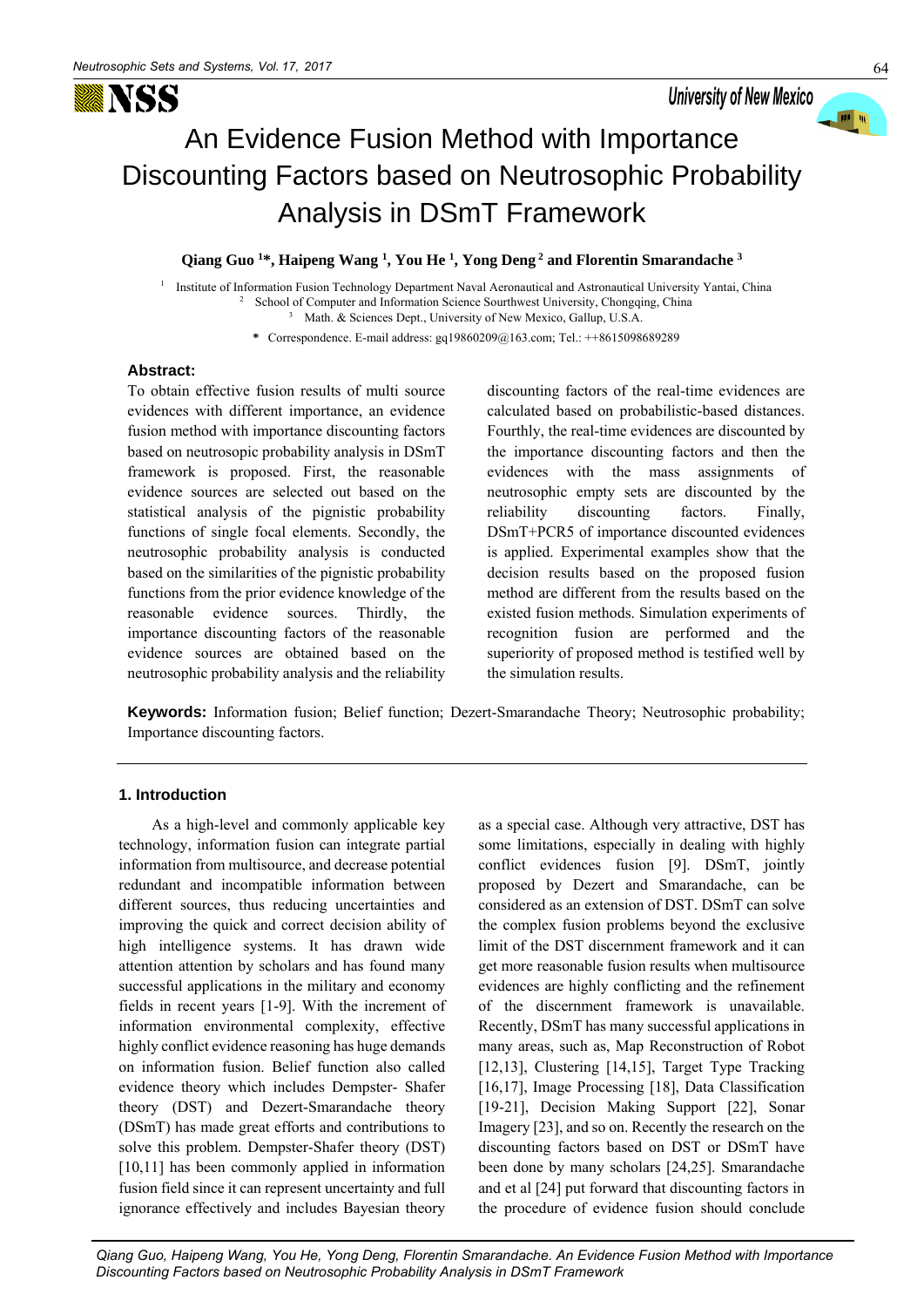importance discounting factors and reliability discounting factors, and they also proved that effective fusion could not be carried out by Dempster combination rules when the importance discounting factors were considered. However, the method for calculating the importance discounting factors was not mentioned. A method for calculating importance or reliability discounting factors was proposed in article [25]. However, the importance and reliability discounting factors could not be distinguished and the focal element of empty set or full ignorance was processed based on DST. As the exhaustive limit of DST, it could not process empty set effectively. So, the fusion results based on importance and reliability

#### **2. Basic Theories**

#### *2.1. DST*

Let  $\Theta = {\theta_1, \theta_2, L, \theta_n}$  be the discernment frame having *n* exhaustive and exclusive hypotheses  $\theta_i$ ,  $i = 1, 2, L, n$ . The exhaustive and exclusive limits of DST assume that the refinement of the fusion problem is accessible and the hypotheses are

 $2^{\Theta} = \{\emptyset, \{\theta_1\}, \{\theta_2\}, L, \{\theta_n\}, \{\theta_1, \theta_2\}, L, \{\theta_1, \theta_2, L, \theta_n\}$ 

In Shafer's model, a basic belief assignment (bba)  $m(.)$ :  $2^{\Theta} \rightarrow [0,1]$  which consists evidences is defined by  $m_k(\emptyset) = 0$  and  $\sum_{A \in 2^{\Theta}} m(a) = 1$ . (2)

The DST rule of combination (also called the Dempster combination rule) can be considered as a conjunctive normalized rule on the power set  $2^{\Theta}$ . The fusion results based on the Dempster combination rule are obtained by the bba's products

In some applications of multisource evidences fusion, some evidences influenced by the noise or some other conditions are highly conflicting with the other evidences. The reliability of an evidence can represent its accuracy degree of describing the given problem. The reliability discounting factor  $\alpha$  in [0, 1] is considered as the quantization of the reliability of an evidence. The reliability discounting method of

#### *2.2. DSmT*

For many complex fusion problems, the elements can not be separated precisely and the refinement of discernment frame is inaccessible. For dealing with this situation, DSmT [9] which overcomes the exclusive limit of DST, is jointly proposed by Dezert and Smarandache. The hyperpower set in DSmT framework denoted by Θ consists of the unions and intersections elements in

discounting factors are the same in [25], which is not consist with real situation. In this paper, an evidence fusion method with importance discounting factors based on neutrosophic probability analysis in DSmT framework is proposed. In Section 2, basic theories including DST, DSmT and the dissimilarity measure of evidences are introduced briefly. In Section 3, the contents and procedure of the proposed fusion method are given. In Section 4, simulation experiments in the application background of recognition fusion are also performed for testifying the superiority of proposed method. In Section 5, the conclusions are given.

precisely defined. The set of all subsets of Θ , denoted by  $2^{\Theta}$ , is defined as the power set of  $\Theta$ .  $2^{\Theta}$ is under closed-world assumption. If the discernment frame Θ is defined as above, the power set can be obtained as follows [10,11]:

$$
\}.
$$
 (1)

of the focal elements from different evidences which intersect to get the focal elements of the results. DST also assumes that the evidences are independent. The  $i<sup>th</sup>$  evidence source's bba is denoted  $m<sub>i</sub>$ . The Dempster combination rule is given by [10,11]:

$$
(m_1 \oplus m_2)(C) = \frac{1}{1-K} \sum_{AI \ B = C} m_1(A) m_2(B), \forall C \subseteq \Theta
$$
 (3)  

$$
K = \sum_{AI \ B = \emptyset} m_1(A) m_2(B)
$$
 (4)

DST (also called the Shafer's discounting method) is widely accepted and applied. The method consists of two steps. First, the mass assignments of focal elements are multiplied by the reliability discounting factor  $\alpha$ . Second, all discounted mass assignments of the evidence are transferred to the focal element of full ignorance Θ. The Shafer's discounting method can be mathematically defined as follows [10,11]

$$
\begin{cases} m_{\alpha}(X) = \alpha \cdot m(X), \text{for } X \neq \theta \\ m_{\alpha}(X) = \alpha \cdot m(\Theta) + (1 - \alpha) \end{cases} \tag{5}
$$

where the reliability discounting factor is denoted by  $\alpha$  and  $0 \le \alpha \le 1, X$  denotes the focal element which is not the empty set,  $m(.)$  denotes the original bba of evidence,  $m_{\alpha}$ (.) denotes the bba after importance discounting.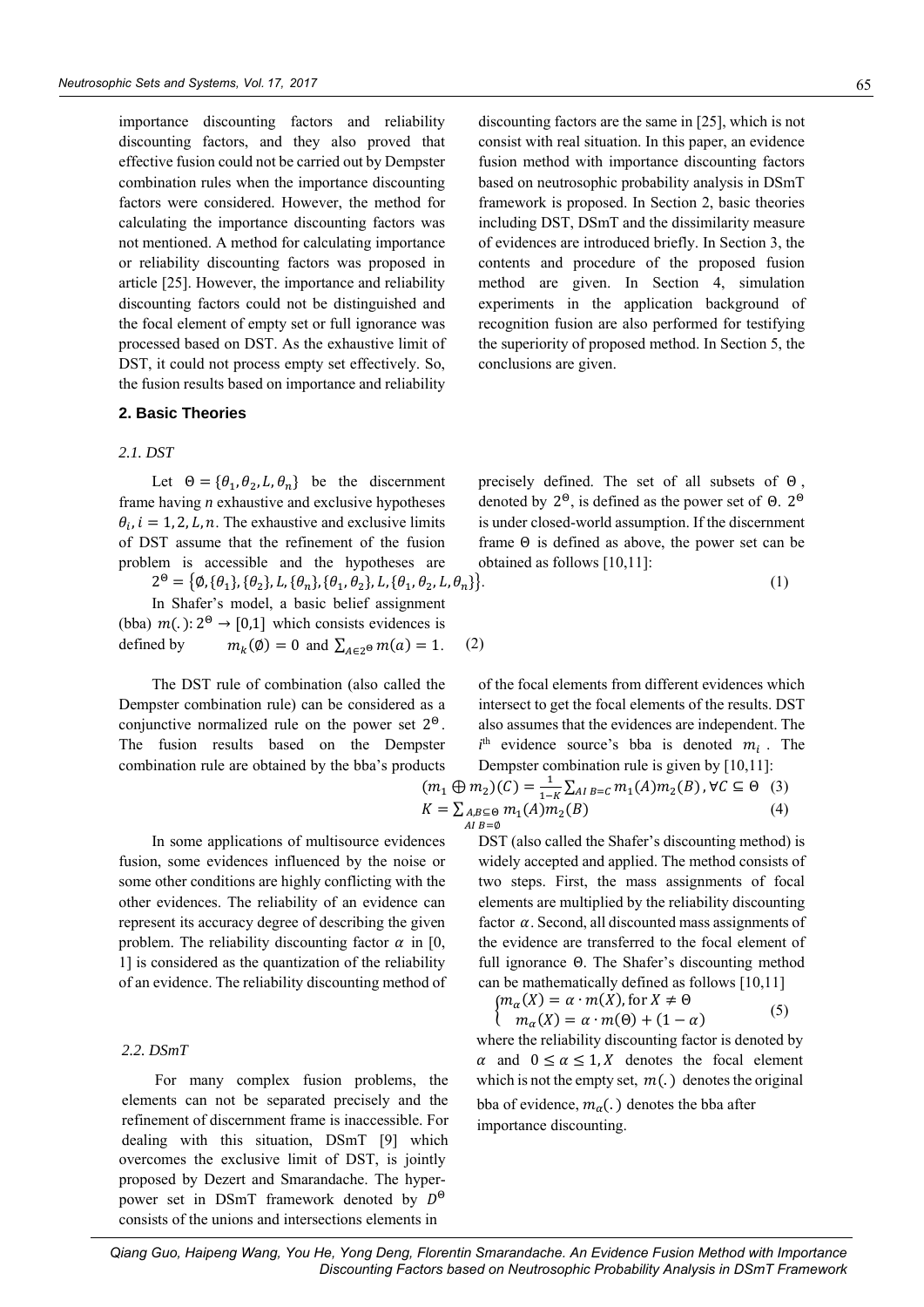Θ. Assume that  $Θ = \{θ_1, θ_2\}$ , the hyper-power set of  $\Theta$  can be defined as  $D^{\Theta} = {\emptyset, \theta_1, \theta_2, \theta_3, \theta_1 \cup \emptyset}$  $\theta_2$ ,  $\theta_1 \cap \theta_2$  }. The bba which consists the body of the evidence in DSmT framework is defined on the hyper-power set as  $m(.): D^{\Theta} \rightarrow [0,1].$ 

Dezert Smarandache Hybrid (DSmH) combination rule transfers partial conflicting beliefs to the union of the corresponding elements in conflicts which can be considered as partial ignorance or uncertainty. However, the way of transferring the conflicts in DSmH increases the uncertainty of fusion results and it is not convenient for decision-making based on the fusion results. The

$$
m_{1\oplus 2}(X_i) = \sum_{\substack{Y, Z \in G^{\Theta} \text{ and } Y, Z \neq \emptyset}} m_1(Y) \cdot m_2(Z)
$$
\n
$$
(6)
$$

Proportional Conflict Redistribution (PCR) 1-6 rules overcome the weakness of DSmH and gives a better way of transferring the conflicts in multisource evidence fusion. PCR 1-6 rules proportionally transfer conflicting mass beliefs to the involved elements in the conflicts [9,26,27]. Each PCR rule has its own and different way of proportional redistribution of conflicts and PCR5 rule is considered as the most accurate rule among these PCR rules [9,26,27]. The combination of two independent evidences by PCR5 rule is given as follows [9,26,27]:

$$
(6)
$$

$$
m_{PCRS}(X_i) = \begin{cases} m_{1 \oplus 2} + \sum_{X_j \in G^{\Theta} \text{ and } i \neq j} \left[ \frac{m_1(X_i)^2 \cdot m_2(X_j)}{m_1(X_i) + m_2(X_j)} + \frac{m_2(X_i)^2 \cdot m_1(X_j)}{m_2(X_i) + m_1(X_j)} \right] X_i \in G^{\Theta} \text{ and } X_i \neq \emptyset \\ 0 \qquad X_i = \emptyset \end{cases}
$$

where all denominators are more than zero, otherwise the fraction is discarded, and where  $G^{\Theta}$ can be regarded as a general power set which is equivalent to the power set  $2^{\Theta}$ , the hyper-power set  $D^{\Theta}$  and the super-power set  $S^{\Theta}$ , if discernment of the fusion problem satisfies the Shafer's model, the hybrid DSm model, and the minimal refinement  $\Theta^{ref}$  of  $\Theta$  respectively [9,26,27].

Although PCR5 rule can get more reasonable fusion results than the combination rule of DST, it still has two disadvantages, first, it is not associative which means that the fusion sequence of multiple (more than 2) sources of evidences can influence the fusion results, second, with the increment of the focal element number in discernment frame, the computational complexity increases exponentially.

It is pointed out in [24] that importances and reliabilities of multisources in evidence fusion are different. The reliability of a source in DSmT framework represents the ability of describing the given problem by its real-time evidence which is the same as the notion in DST framework. The

 $X_i = \varnothing$ 

importances of sources in DSmT framework represent the weight that the fusion system designer assigns to the sources. Since the notions of importances and reliabilities of sources make no difference in DST framework, Shafer's discounting method can not be applied to evidence fusion of multisources with unequal importances.

The importance of a source in DSmT framework [24] can be characterized by an importance discounting factor, denoted  $\beta$  in [0,1]. The importance discounting factor  $\beta$  is not related with the reliability discounting factor  $\alpha$  which is defined the same as DST framework.  $\beta$  can be any value in [0,1] chosen by the fusion system designer for his or her experience. The main difference of importance discounting method and reliability discounting method lies in the importance discounted mass beliefs of evidences are transferred to the empty set rather than the total ignorance Θ. The importance discounting method in DSmT framework can be mathematically defined as

$$
m_{\beta}(X) = \beta \cdot m(X), \text{ for } X \neq \emptyset
$$
  
\n
$$
m_{\beta}(\emptyset) = \beta(\emptyset) + (1 - \beta)
$$
\n(7)

where the importance discounting factor is denoted by  $\beta$  and  $0 \le \beta \le 1$ , X denotes the focal element which is not the empty set,  $m(.)$  denotes the original bba of evidence,  $m_\beta$ . denotes the bba after importance discounting. The empty set ∅ of Equation (7) is particular in DSmT discounted framework which is not the representation of unknown elements under the open-world assumption (Smets model), but only the meaning of the discounted importance of a source. Obviously, the importance discounted mass beliefs are transferred to the empty set in DSmT discounted framework which leads to the Dempster combination rule is not suitable to solve this type of fusion problems. The fusion rule with importance discounting factors in DSmT framework for 2 sources is considered as the extension of PCR5 rule, defined as follows [24]:

$$
m_{PCRS_{\emptyset}}(A) = \sum_{\substack{X_1, X_2 \in G}} m_1(X_1) m_2(X_2) + \sum_{\substack{X \in G \\ X \mid A = \emptyset}} \left[ \frac{m_1(A)^2 \cdot m_2(X)}{m_1(A) + m_2(X)} + \frac{m_2(A)^2 \cdot m_1(X)}{m_2(A) + m_1(X)} \right] \tag{8}
$$

*Qiang Guo, Haipeng Wang, You He, Yong Deng, Florentin Smarandache. An Evidence Fusion Method with Importance Discounting Factors based on Neutrosophic Probability Analysis in DSmT Framework* 

{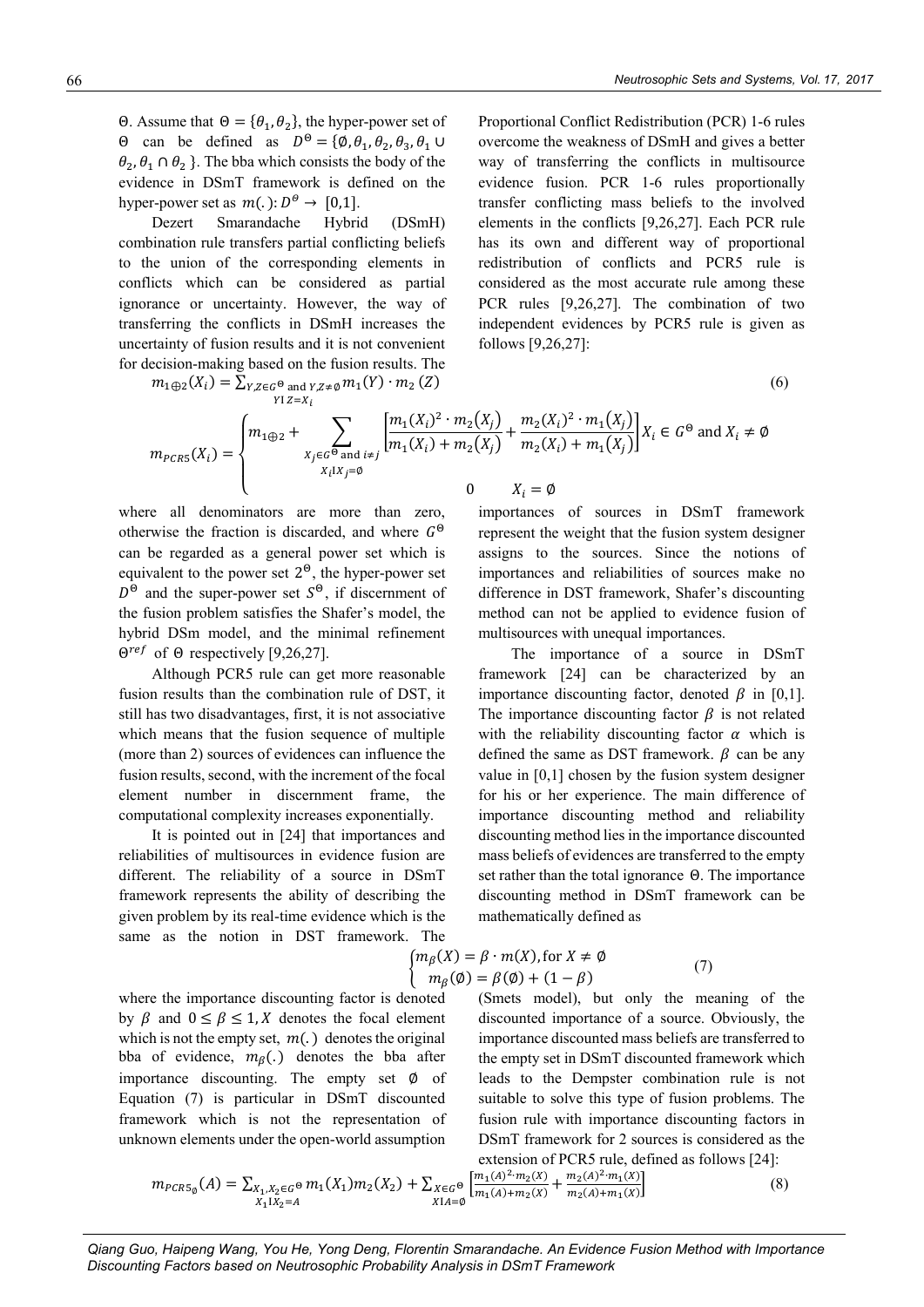The fusion rules with importance discounting factors considered as the extension of PCR6 and the

**3. An Evidence Fusion Method with Importance Discounting Factors Based on Neutrosopic Probability Analysis in DSMT Framework**

An evidence fusion method with importance discounting factors based on neutrosophic probability analysis in DSmT framework is proposed in this section. First, the reasonable evidence sources are selected out based on the statistical analysis of the pignistic probability functions of single focal elements. Secondly, the neutrosophic probability analysis is conducted based on the similarities of the pignistic probability functions from the prior evidence knowledge of the reasonable evidence sources. Thirdly, the importance discounting factors

#### *3.1. The reasonable evidence sources are selected out*

*Definition 1: Extraction function* for extracting focal elements from the the pignistic probability functions of single focal elements.

$$
\chi(P(a_i)) = a_i, a_i \in \{a_1, a_2, L, a_2\}
$$
 (11)  
Definition 2: Reasonable sources.

The evidence sources are defined as reasonable sources if and only if the focal element which has the maximum mean value of the pignistic probability functions of all single focal elements is the element a<sup>j</sup> which is known in prior knowledge, denoted by

$$
\chi(P(\theta)) = \max(\overline{P(a)} = a_j, 1 \le i \le z \quad (12)
$$

fusion rule for multisources  $(s > 2)$  as the extension of PCR5 can be seen referred in [24].

of the reasonable evidence sources are obtained based on the neutrosophic probability analysis and the reliability discounting factors of the real-time

evidences are calculated based on probabilistic-based distances. Fourthly, the real-time evidences are discounted by the importance discounting factors and then the evidences with the mass assignments of neutrosophic empty sets are discounted by the reliability discounting factors. Finally, DSmT+PCR5 of importance discounted evidences is applied.

where  $\theta$  represents that the focal element which has the maximum mean value of the pignistic probability functions of all single focal elements.

Based on *Definition 2* and the prior evidence knowledge, reasonable sources are selected out. The unreasonable sources are not suggested to be considered in the following procedure for they are imprecise and unbelievable.

on the similarities of the pignistic probability functions from the prior evidence knowledge of the

 $a_i, 1 \le i \le z$  and  $a_k, k \ne i, 1 \le k \le z$  are denoted

reasonable evidence sources.

*3.2. The neutrosophic probability analysis of the sources and the importance discounting factors in DSmT framework*

by:

The neutrosophic probability theory is proposed by Smarandache [30]. In this section, the neutrosophic probability analysis is conducted based

*Definition 3: Similarity measure of the pignistic probability functions (SMPPF).* Assume that the distribution characteristics of

pignistic probability functions of the focal elements  $P(a_i): {\overline{P(a_i)}}, \sigma(a_i) \}, P(a_k): {\overline{P(a_k)}}, \sigma(a_k) \}.$ 

The similarity measure of the pignistic probability functions(SMPPF) is the function satisfying the following conditions:

(1) Symmetry:  $\forall a_i, a_k \in \Theta, Sim(P(a_i), P(a_k)) = Sim(P(a_k), P(a_i));$ (2) Consistency:  $\forall a_i \in \Theta, Sim(P(a_i), P(a_i)) = Sim(P(a_i), P(a_i)) = 1;$ (3) Nonnegativity:  $\forall a_i, a_k \in \Theta, Sim(P(a_i), P(a_k)) > 0.$ We will say that  $P(a_i)$  is more similar to  $P(a_k)$  than  $P(a_g)$  if and only if:  $Sim(P(a_i), P(a_k)) > Sim(P(a_i), P(a_g)).$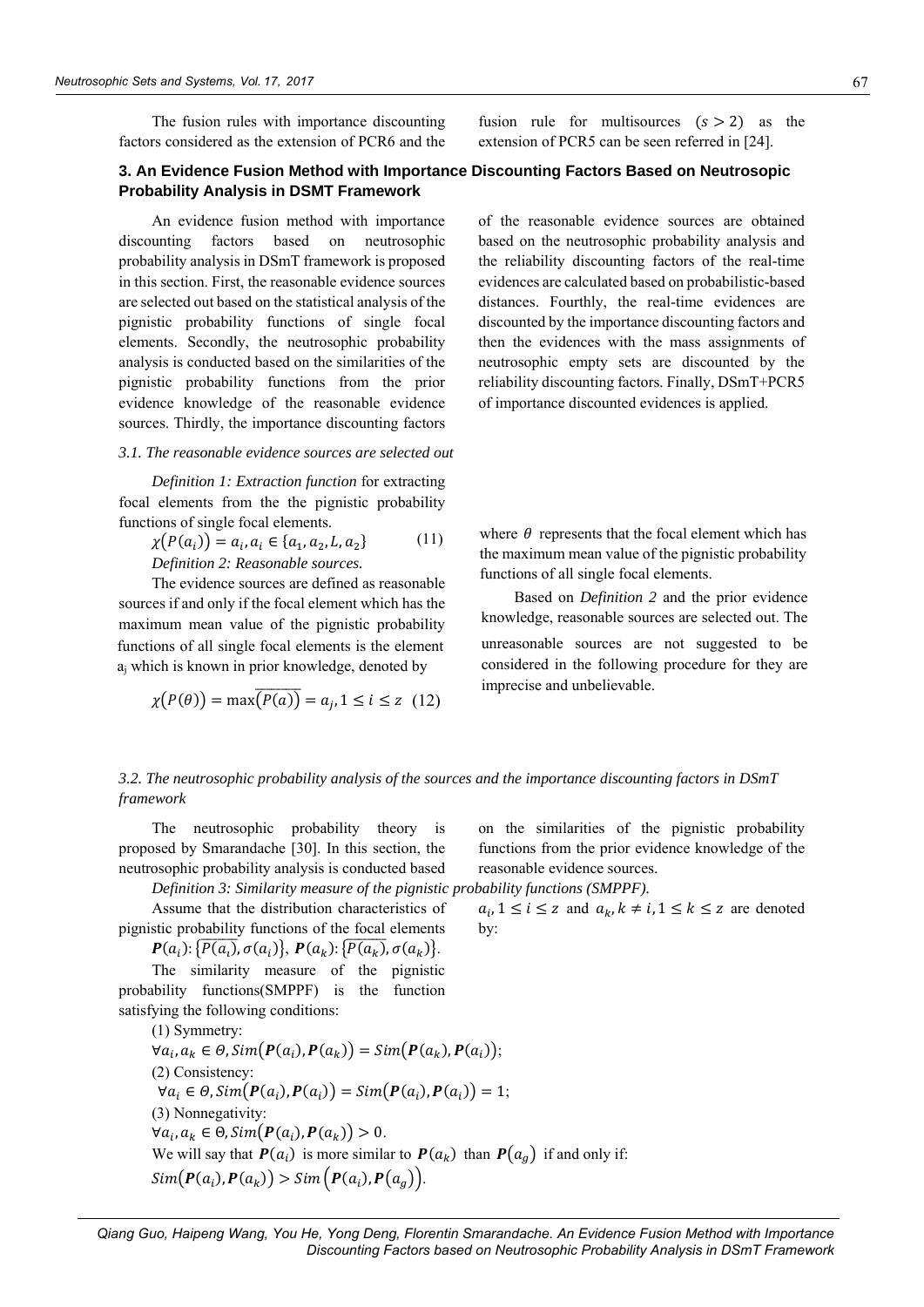The similarity measure of the pignistic probability functions based on the distribution characteristics of the pignistic probability functions is defined as follows:

$$
similarity(a_i, a_k) = \exp\left\{-\frac{|P(a_i) - P(a_k)|}{2[\sigma(a_i) + \sigma(a_k)]}\right\}
$$
\n(13)

Assume that  $a_j$  is known in prior knowledge, the diagram for the similarity of the pignistic probability functions of focal elements  $a_i$  and  $a_k$ which has the largest SMPPF to  $a_j$  is shown in *Fig. 1*.  $P(a_j)$  is mapped to a circle in which  $\overline{P(a_j)}$  is the center and  $\sigma(a_i)$  is the radius. Similarly,  $P(a_k)$  is mapped to a circle in which  $\overline{P(a_k)}$  is the center and  $\sigma(a_k)$  is the radius. All the evidences in the prior knowledge from the reasonable source are mapped to the drops in any circle which means that the mapping from drops in the circle of  $P(a_i)$  to the prior evidences is one-to-one mapping and similarly the mapping from drops in the circle of  $P(a_k)$  to the prior evidences is also one-to-one mapping. If  $P(a_i)$ is very similar to  $P(a_k)$ , the shadow accounts for a large proportion of  $P(a_j)$  or  $P(a_k)$ . If  $P(a_j)$  or  $P(a_k)$  has the random values in the shadow of the diagram, the evidences of the reasonable source can not totally and correctly support decision-making for there are two possibilities which are  $P(a_i) > P(a_k)$ and  $P(a_j) \leq P(a_k)$ . If  $P(a_j) \leq P(a_k)$  in the evidences, the decisions are wrong. However, if  $P(a_i)$  or  $P(a_k)$  has the random values in the blank of the diagram, there is only one possibility which is  $P(a_i) > P(a_k)$  for the sources are reasonable and the decisions by these evidences are totally correct. So, we define the neutrosophic probability and the absolutely right probability of the reasonable evidence source as probability of  $P(a_i)$  in the shadow and blank of the diagram.

$$
P(a_j)
$$
\n
$$
P(a_j) > P(a_k) \text{ or } P(a_j) \leq P(a_k)
$$

**Figure 1.** The diagram for the similarity.

Based on the above analysis, the neutrosophic probability and the absolutely right probability of the reasonable evidence source can be obtained by the similarity from the prior evidences for the mapping of the SMPPF of  $P(a_i)$  and  $P(a_k)$  to the probability of  $P(a_i)$  in the shadow is one-to-one mapping.

As  $\forall a_i$ 

 $a_k$ , similarity  $(P(a_i))$ , we define that the probability of  $P(a_i)$  in the shadow is the same as similarity( $P(a_i)$ ) $P(a_k)$ ).

Assume there are reasonable evidence sources for evidence fusion, denoted by  $S_k$ ,  $k = 1,2, L, h$ . So, the neutrosophic probability of the the reasonable evidence source in the prior condition that  $a_j$  is known can be calculated as follows:

similarity
$$
(P(a_i)P(a_k)) \le 1
$$
, iff  $a_i = P(S_k \text{ is neutral } |a_i) = \max_{1 \le j \le n, j \ne i} [similarity(P(a_i)P(a_k))]$  (14)

 $\forall a_i, a_k \in \Theta, 0$ 

Then, the absolutely right probability of the reasonable evidence source in the prior condition that  $a_j$  is known can be calculated as follows:

$$
(S_k \text{ is absolutely right}|a_i) = 1 - P(S_k \text{ is neutral }|a_i) = 1 - \max_{1 \leq j \leq n, j \neq i} [similarity(\mathbf{P}(a_i) P(a_k))]
$$
 (15)

So, if the prior probability of each focal element can be obtained accurately, the absolutely right

calculated by the equation  $P(S_k \text{ is absolutely right}) = \sum_{a_i \in \Theta, i=1,2,\text{L},n} P(S_k \text{ is absolutely right} | a_i) g P(a_i)$  $P(a_1) = P(a_2) = L = P(a_n)$ , the absolutely right

If the prior probability of each focal element can not be obtained accurately and any focal element has no advantage in the prior knowledge, denoted by

no advantage in the prior knowledge, denoted by calculated as follows:  
\n
$$
P(S_k \text{ is absolutely right}) = \frac{\sum_{a_i \in \Theta, i=1,2, \text{L}, n}(S_k \text{ is absolutely right}|a_i)}{n}
$$
\n(17)

 $\boldsymbol{n}$ We define the discounting factors of importances in DSmT framework  $\alpha_{SIG}(S_k)$  as the normalization of the absolutely right probabilities of

the the reasonable evidence sources  $P(S_k)$  is right),  $k = 1,2, L, h$ , denoted by

probability of the reasonable evidence source can be

probability of the reasonable evidence source can be

 $(16)$ 

$$
\alpha_{SIG}(S_k) = \frac{P(S_k \text{ is absolutely right})}{\max_{k=1,2,\text{L},h} [P(S_k \text{ is absolutely right})]}
$$
(18)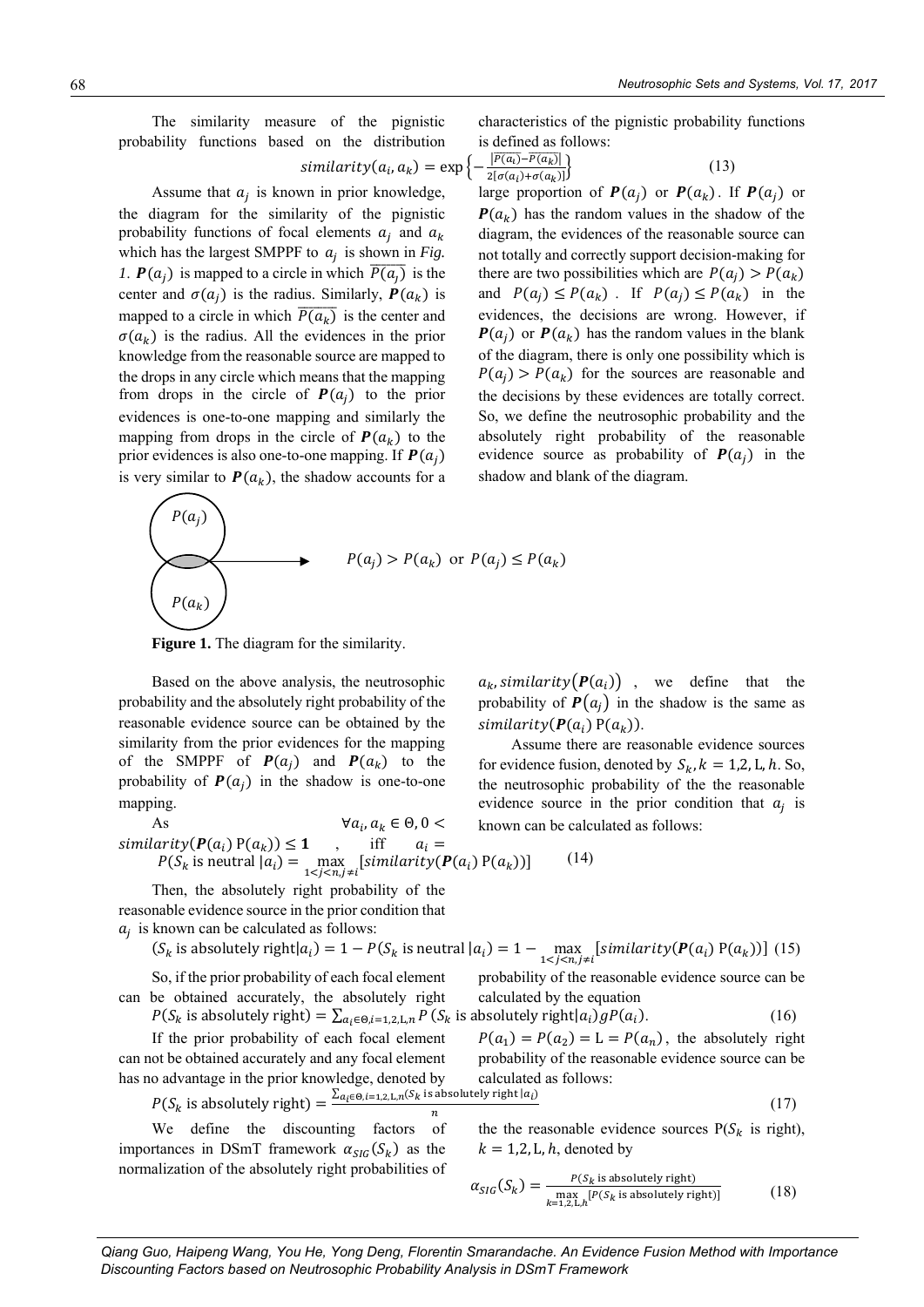*3.3. The reliablility discounting factors based on probabilistic-based distances*

The Classical Pignistic Transformation(CPT) [9,10,11] is introduced briefly as follows:  
\n
$$
P(A) = \sum_{X \in 2^{\Theta}} \frac{|XIA|}{|X|} m(X)
$$
\n(19)

Based on CPT, if the mass assignments of the single focal elements which consist of the union set of single focal elements are equal divisions of the mass assignment of the union set of single focal elements in two evidences, the pignistic probability of two evidences are equal and the decisions of the two evidences based on CPT are also the same. From the view of decision, it is a good way to measure the similarity of the real-time evidences based on pignistic probability of evidences. Probabilistic distance based on Minkowski's distance [25] is applied in this paper to measure the similarity of realtime evidences. The method for calculating the

reliability discounting factors based on Minkowski's distance [25]  $(t = 1)$  is given as follows.

Assume that there are *h* evidence sources, denoted by  $S_k$ ,  $k = 1,2, L, h$ , the real-time 2 evidences from  $S_i$  and  $S_j$ ,  $i \neq j$  are denoted by  $m_i$ ,  $m_j$  the discernment framework of the sources is  $\{\theta_1, \theta_2, L, \theta_n\}$ , the pignistic probabilities of single focal elements from  $S_i$  are denoted by  $P_{S_i}(\theta_w)$ , 1 <  $w < n$  and the pignistic probabilities of single focal elements from  $S_j$  are denoted by  $P_{S_j}(\theta_w)$ ,  $1 \leq w \leq$  $\overline{n}$ .

1) Minkowski's distance  $(t = 1)$  between two real-time evidences is calculated as follows:

$$
DistP(\boldsymbol{m}_i, \boldsymbol{m}_j) = \frac{1}{2} \sum_{\substack{\theta_w \in \Theta \\ |\theta_w| = 1}} \left| P_{S_i}(\theta_w) - P_{S_j}(\theta_w) \right|.
$$
\n(20)

2) The similarity of the real-time evidences is obtained by  
\nsimilary(
$$
\mathbf{m}_i, \mathbf{m}_j
$$
) = 1 - DistP( $\mathbf{m}_i, \mathbf{m}_j$ ). (21)  
\n3) The similarity matrix of the real-time evidences from  $S_k, k = 1,2, L, h$  is given  
\n
$$
S = \begin{bmatrix} 1 & similarly(\mathbf{m}_1, \mathbf{m}_2) & L & similarly(\mathbf{m}_1, \mathbf{m}_h) \\ similarly(\mathbf{m}_2, \mathbf{m}_1) & 1 & L & similarly(\mathbf{m}_2, \mathbf{m}_h) \\ M & M & M & M \\ similarly(\mathbf{m}_h, \mathbf{m}_1) & similarly(\mathbf{m}_h, \mathbf{m}_2) & L & 1 \\ N & M & M & 0 \\ Similarly(\mathbf{m}_h, \mathbf{m}_1) & similarly(\mathbf{m}_h, \mathbf{m}_2) & L & 1 \\ sumlariy(S_k) = \frac{\sum_{i=1,2, L, h, i \neq k} similarly(\mathbf{m}_i, \mathbf{m}_k)}{h-1} & (23)\n4) The reliability discounting factors of the real-time evidences from  $S_k, k = 1,2, L, h$  is given  
\n
$$
\alpha_{REL}(S_k) = \frac{\frac{sumlariy(S_k)}{numlariy(S_k)}}{\sum_{k=1,2, L, h}^{\text{in}} \frac{\left[\text{sumlary}(S_k)\right]}{\left[\text{sumlary}(S_k)\right]}} \tag{24}
$$
$$

#### *3.4. The discounting method with both importance and reliability discounting factors in DSmT framework*

*1) Discounting evidences based on the discounting factors of importance.*

Assume that the real-time evidence from the

reasonable evidence source  $s_k$  is denoted by:

$$
\mathbf{m}_k = \{m(A), A \subseteq D^{\Theta}\}, \ G^{\Theta} = \{a_1 \mathbf{L}, a_2, a_1 \mathbf{L} \mathbf{I} \, a_2, a_1 \mathbf{UL} \, \mathbf{U} a_2\}.
$$

Based on the discounting factors of importances in DSmT framework  $\alpha_{\text{SIG}}(s_k)$ , the new evidence

DSmT framework 
$$
\alpha_{\text{SIG}}(s_k)
$$
, the new evidence be calculated by:  
\n
$$
\mathbf{m}_K^{\text{SIG}} = \begin{cases}\n m^{\alpha \text{SIG}}(A) = \alpha_{\text{SIG}}(S_K)g(m(A)), A \subseteq G^\Theta \\
m^{\alpha \text{SIG}}(\emptyset) = 1 - \alpha_{\text{SIG}}(S_K)\n \end{cases}
$$
\n(25)

where  $m^{\alpha SIG}(A)$  are the mass assignments to all focal elements of the original evidence and  $m^{\alpha SIG}(\emptyset)$  is the neutrosophic probability of the

*2) Discounting the real-time evidences based on reliability discounting factors after importance discounting.*

paradox.

As the property of the neutrosophic probability of the source, the pignistic probabilities of single focal elements are not changed after importancediscounting the real-time evidences in DSmT framework and the mass assignments of neutrosophic empty focal element Ø which represent the importances degree of sources is added to the new evidences. If some real-time evidence has larger conflict with the other real-time evidences, the evidence should be not reliable and the mass assignments of the focal elements of the evidence should be discounted based on the discounting factors of reliabilities. As one focal element of the new evidence, the mass assignment of neutrosophic

 $m_k^{SIG}$  after importance-discounting by  $\alpha_{\text{SIG}}(s_k)$  can

source, which represents the mass assignment of

(25)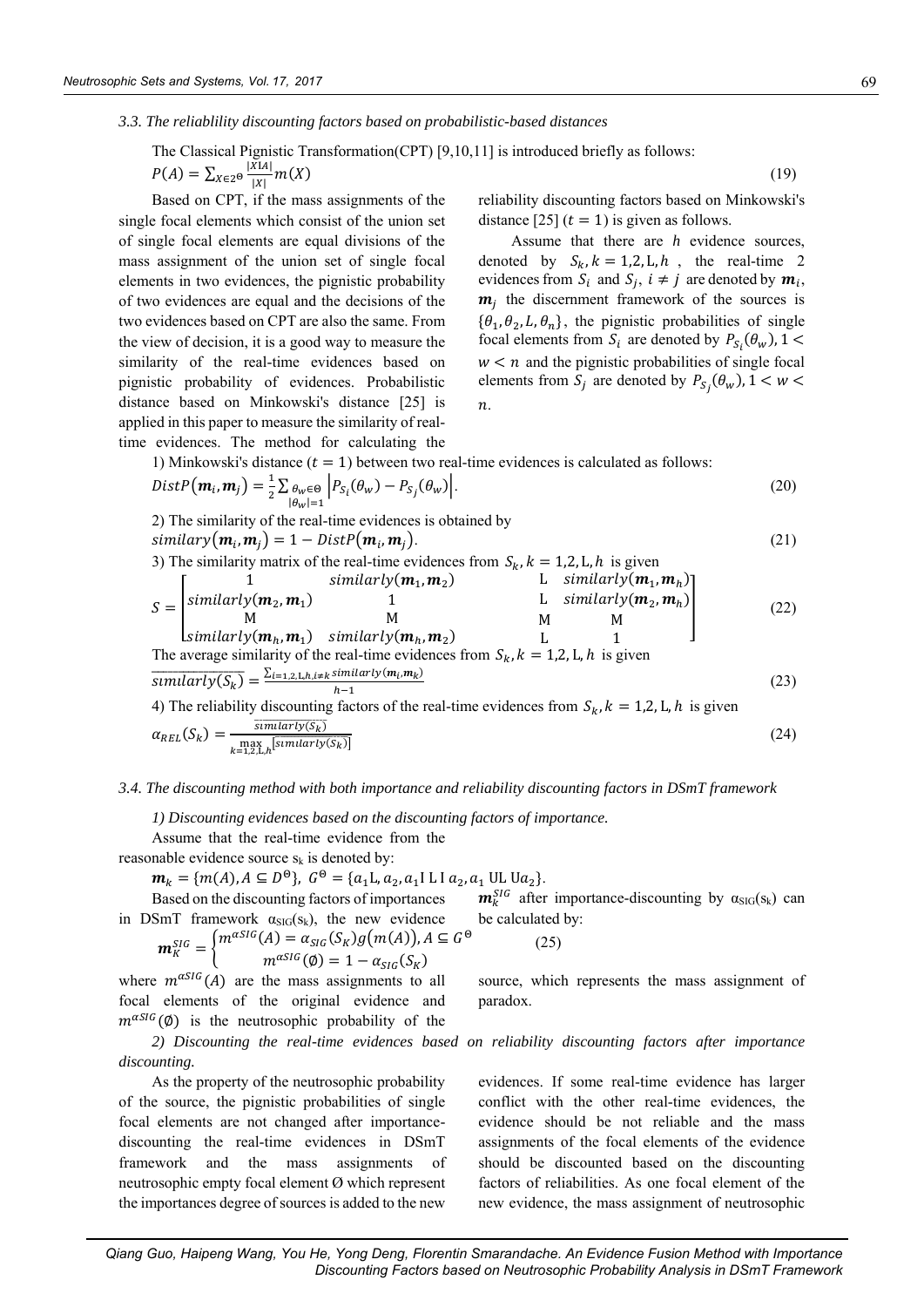(27)

empty focal element Ø of the unreliable evidence should also be discounted. So the new discounting method based on the discounting factors of reliabilities after discounting by the discounting factors of importances is given as follows

$$
\mathbf{m}_{K}^{SIG} = \begin{cases} m^{\alpha SIG}(A) = \alpha_{REL}(S_k) g \alpha_{SIG}(S_k) g(m(A)), A \subseteq G^{\Theta} \\ m^{\alpha SIG}(\emptyset) = \alpha_{REL}(S_k) g[1 - \alpha_{SIG}(S_k)] \\ m^{\alpha SIG}(\Theta) = 1 - \alpha_{REL}(S_k) \end{cases}
$$
(26)

#### *3.5. The fusion method of PCR5<sup>Ø</sup> in DSmT framework is applied*

After applying the new discounting method to the real-time evidences, the new evidences with the mass assignments of both the neutrosophic empty focal element Ø and the total ignorance focal elements Θ are obtained. The classic Dempster

fusion rules can not be sufficient to process these evidences in DSmT framework and PCR5 $_{0}$  for 2 sources in DSmT framework is applied as our fusion method as follows:

$$
m_{PCR5_{\emptyset}}(A) = \sum_{\substack{X_1, X_2 \in G^{\Theta} \\ X_1 \mid X_2 = A}} m_1(X_1) m_2(X_2) + \sum_{\substack{X \in G^{\Theta} \\ X \mid A = \emptyset}} \left[ \frac{m_1(A)^2 \cdot m_2(X)}{m_1(A) + m_2(X)} + \frac{m_2(A)^2 \cdot m_1(X)}{m_2(A) + m_1(X)} \right], A \in G^{\Theta} \text{ or } \emptyset
$$

The mass assignment of the neutrosophic empty focal element  $\emptyset$  is included in the fusion results, which is not meaningful to decision. According to the

principle of proportion,  $m_{PCR5\phi}(\phi)$  in the fusion result is redistributed to the other focal elements of the fusion result as follows:

$$
m'_{PCRS_{\emptyset}}(A) = m_{PCRS_{\emptyset}}(A) + \frac{m_{PCRS_{\emptyset}}(A)}{\sum_{A \in G^{\Theta}} m_{PCRS_{\emptyset}}(A)} \cdot m_{PCRS_{\emptyset}}(\emptyset), A \in G^{\Theta}
$$
  

$$
m'_{PCRS_{\emptyset}}(\emptyset) = 0
$$
 (28)

where  $m'_{PCRS_{\emptyset}}(A), A \in G^{\Theta}$  is the final fusion results of our method.

#### **4. Simulation Experiments**

The Monto Carlo simulation experiments of recognition fusion are carried out. Through the simulation experiment results comparison of the proposed method and the existed methods, included PCR5 fusion method, the method in [25] and PCR5 fusion method with the reliability discounting factors, the superiority of the proposed method is testified. (In this paper, all the simulation experiments are implemented by Matlab simulation in the hardware condition of Pentimu(R) Dual-Core CPU E5300 2.6GHz 2.59GHz, memory 1.99GB. Abscissas of the figures represent that the ratio of the the standard deviation of Gauss White noise to the

maximum standard deviation of the pignistic probabilities of focal elements in prior knowledge of the evidence sources, denoted by 'the ratio of the standard deviation of GWN to the pignistic probabilities of focal elements'.)

Assume that the prior knowledge of the evidence sources is counted as the random distributions of the pignistic probability when different focal element occurs. The prior knowledge is shown in *Tabel 3* and the characteristics of random distributions are denoted by *P*(.): (mean value, variance).

| Prior knowledge when a occurs<br>Evidence sources |                           | Prior knowledge when b occurs |  |
|---------------------------------------------------|---------------------------|-------------------------------|--|
|                                                   | $P_1(a) \sim (0.6, 0.3)$  | $P_1(a) \sim (0.46, 0.3)$     |  |
| S <sub>1</sub>                                    | $P_1(b) \sim (0.4, 0.3)$  | $P_1(b) \sim (0.54, 0.3)$     |  |
|                                                   | $P_2(a) \sim (0.6, 0.3)$  | $P_2(a) \sim (0.4, 0.3)$      |  |
| S <sub>2</sub>                                    | $P_2(b) \sim (0.4, 0.3)$  | $P_2(b) \sim (0.6, 0.3)$      |  |
|                                                   | $P_3(a) \sim (0.8, 0.05)$ | $P_3(a) \sim (0.2, 0.05)$     |  |
| S <sub>3</sub>                                    | $P_3(b) \sim (0.2, 0.05)$ | $P_3(b) \sim (0.8, 0.05)$     |  |

**Table 3.** Prior knowledge of evidence sources.

*5.1.1 Simulation experiments in the condition that importance discounting factors of most evidence sources are low*

Assume that there are 3 evidence sources, denoted by  $s_1$ ,  $s_2$ ,  $s_3$ , and the discernment framework of the sources is 2 types of targets, denoted by {*a,b*}. The prior knowledge is shown in *Table 3*. Assume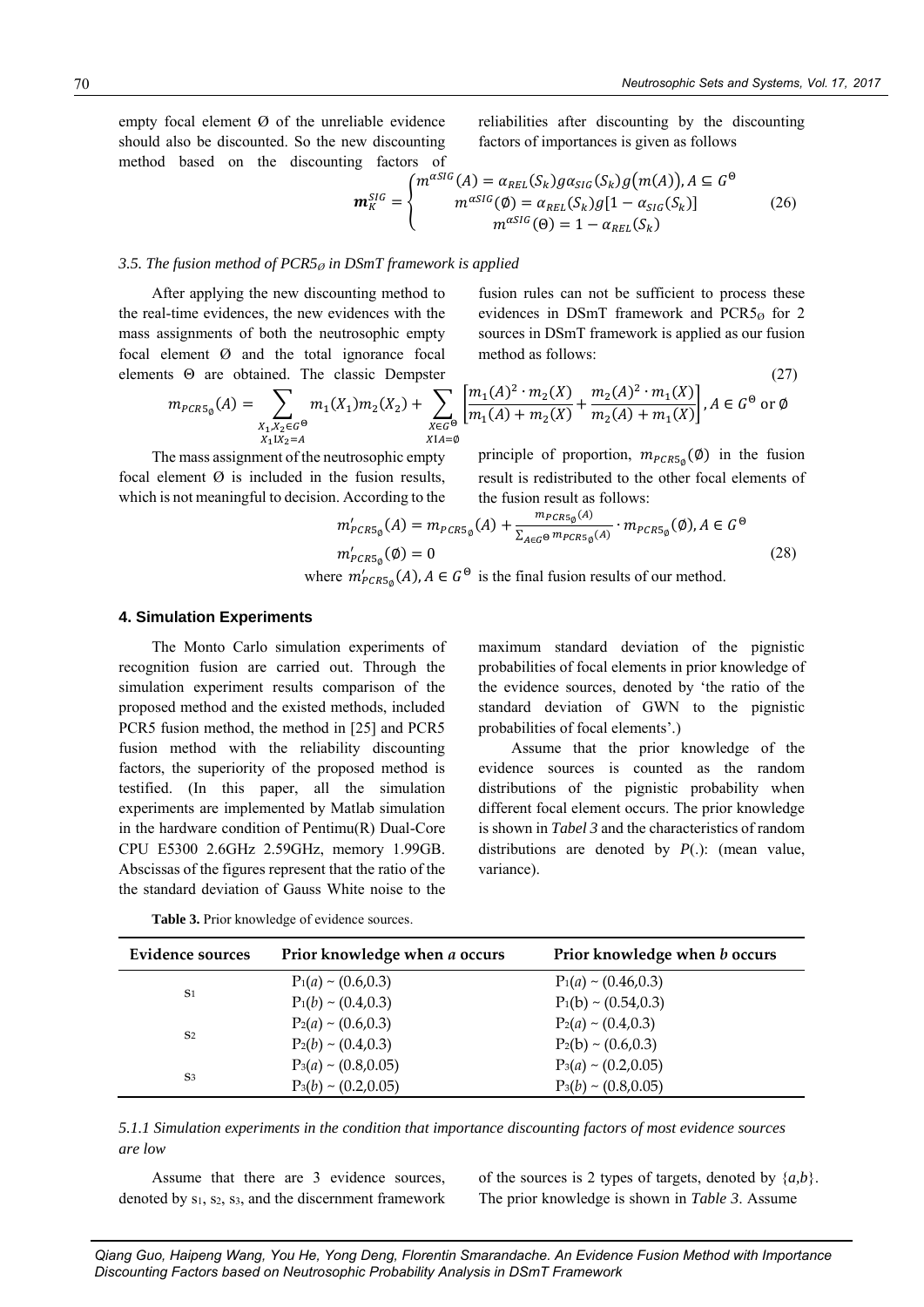that the pignistic probabilities of the focal elements are normally distributed. The real-time evidences of 3 sources are random selected out 1000 times based on the prior knowledge in *Table 3* in the condition that *a* occurs and *b* occurs respectively. The Motocarlo simulation experiments of recognition fusion based on the proposed method and the existed methods are carried out. With the increment of the standard deviation of Gauss White noise in the mass assignments of evidences, the fusion results comparisons in different conditions are shown in *Fig. 3* and *Fig. 4*, and the mean value of the correct recognition rates and computation time are show in *Table 11* and *Table 12*.

The fusion results comparisons in the condition that importance discounting factors of most evidence sources are low show that:

1) The method proposed in this paper has the highest correct recognition rates among the existed methods. PCR5 fusion method has the secondly highest correct recognition rates, PCR5 fusion method with reliability discounting factors has the thirdly highest correct recognition rates, the method in [25] has the lowest correct recognition rates.

2) The method proposed in this paper has the largest computation time among the existed methods. the method in [25] has the secondly largest computation time, PCR5 fusion method with reliability discounting factors has the thirdly largest computation time, PCR5 fusion method has the lowest computation time.

| <b>Prior conditions</b> | The proposed<br>method | <b>PCR5</b> fusion<br>method | The method<br>in [25] | <b>PCR5</b> fusion<br>method with<br>realibility-<br>discounting<br>factors |
|-------------------------|------------------------|------------------------------|-----------------------|-----------------------------------------------------------------------------|
| a                       | 98.9%                  | 88.6%                        | 80.5%                 | 84.3%                                                                       |
| h                       | 98.9%                  | 87.6%                        | 79.0%                 | 82.9%                                                                       |

**Table 11.** The mean value of correct recognition rates.

**Table 12.** The mean value of computation time.

| <b>Prior conditions</b> | The proposed<br>method | <b>PCR5</b> fusion<br>method | The method<br>in [25] | <b>PCR5</b> fusion<br>method with<br>realibility-<br>discounting<br>factors |
|-------------------------|------------------------|------------------------------|-----------------------|-----------------------------------------------------------------------------|
| a                       | $1.47 \times 10^{-4}$  | $0.48 \times 10^{-4}$        | $0.88 \times 10^{-4}$ | $0.67 \times 10^{-4}$                                                       |
| h                       | $1.46 \times 10^{-4}$  | $0.47 \times 10^{-4}$        | $0.89 \times 10^{-4}$ | $0.66 \times 10^{-4}$                                                       |
|                         |                        |                              |                       |                                                                             |

| Prior knowledge when a occurs<br>Evidence sources |                           | Prior knowledge when <i>b</i> occurs |  |  |
|---------------------------------------------------|---------------------------|--------------------------------------|--|--|
|                                                   | $P_1(a) \sim (0.6, 0.3)$  | $P_1(a) \sim (0.46, 0.3)$            |  |  |
| S <sub>1</sub>                                    | $P_1(b) \sim (0.4, 0.3)$  | $P_1(b) \sim (0.54, 0.3)$            |  |  |
| S <sub>2</sub>                                    | $P_2(a) \sim (0.8, 0.05)$ | $P_2(a) \sim (0.2, 0.05)$            |  |  |
|                                                   | $P_2(b) \sim (0.2, 0.05)$ | $P_2(b) \sim (0.8, 0.05)$            |  |  |
|                                                   | $P_3(a) \sim (0.8, 0.05)$ | $P_3(a) \sim (0.2, 0.05)$            |  |  |
| S <sub>3</sub>                                    | $P_3(b) \sim (0.2, 0.05)$ | $P_3(b) \sim (0.8, 0.05)$            |  |  |

**Table 13.** Prior knowledge of evidence sources.

*5.1.2 Simulation experiments in the condition that importance discounting factors of most evidence sources are high*

Assume that there are 3 evidence sources, denoted by  $s_1$ ,  $s_2$ ,  $s_3$ , and the discernment framework of the sources is 2 types of targets, denoted by {*a,b*}. The prior knowledge is shown in *Table 13*. Assume

that the pignistic probabilities of the focal elements are normally distributed. The Moto-carlo simulation experiments are carried out similarly to the *Section 4.3.1*. With the increment of the standard deviation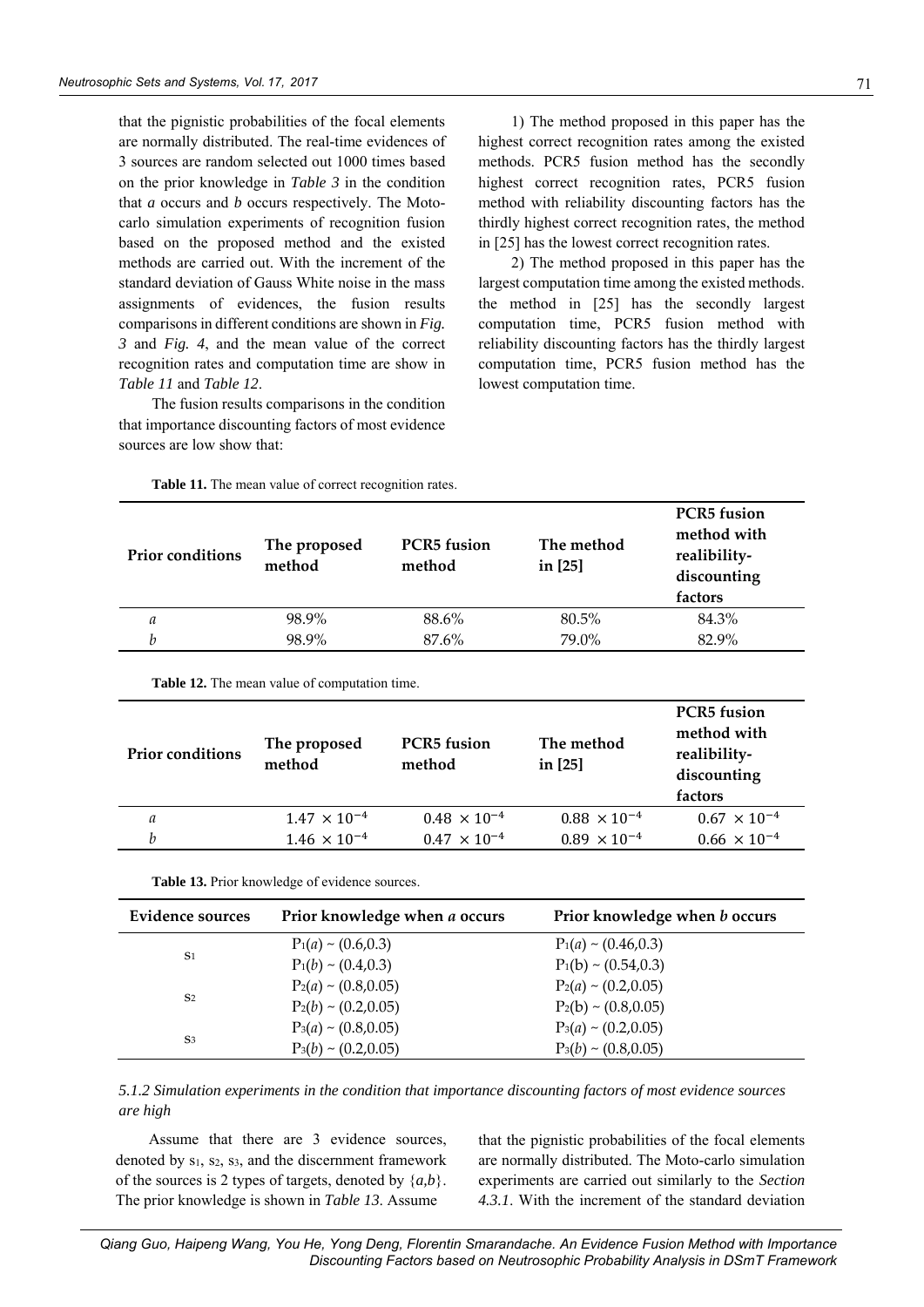of Gauss White noise in the mass assignments of evidences, the fusion results comparisons in different conditions are shown in *Fig. 5* and *Fig. 6*, and the mean value of the correct recognition rates and computation time are show in *Table 14* and *Table 15*. The importance factors of the evidences are calculated by Equation (18). The importance factor of  $s_1$  is 0.19, the importance factor of  $s_2$  and  $s_3$  is 1.

| <b>Prior conditions</b> | The proposed<br>method | <b>PCR5</b> fusion<br>method | The method<br>in [25] | <b>PCR5</b> fusion<br>method with<br>realibility-<br>discounting<br>factors |
|-------------------------|------------------------|------------------------------|-----------------------|-----------------------------------------------------------------------------|
| a                       | 99.0%                  | 98.8%                        | 99.0%                 | 99.0%                                                                       |
| h                       | 99.0%                  | 98.8%                        | 99.0%                 | 99.0%                                                                       |
|                         |                        |                              |                       |                                                                             |

**Table 14.** The mean value of correct recognition rates.

**Table 15.** The mean value of computation time.

| <b>Prior conditions</b> | The proposed<br>method | <b>PCR5</b> fusion<br>method | The method<br>in [25] | <b>PCR5</b> fusion<br>method with<br>realibility-<br>discounting<br>factors |
|-------------------------|------------------------|------------------------------|-----------------------|-----------------------------------------------------------------------------|
| а                       | $1.45 \times 10^{-4}$  | $0.47 \times 10^{-4}$        | $0.86 \times 10^{-4}$ | $0.67 \times 10^{-4}$                                                       |
| h                       | $1.46 \times 10^{-4}$  | $0.47 \times 10^{-4}$        | $0.87 \times 10^{-4}$ | $0.65 \times 10^{-4}$                                                       |

The fusion results comparisons in the condition that importance discounting factors of most evidence sources are high show that:

1) The correct recognition rates of four methods are similarly closed, PCR5 fusion method has the lowest correct recognition rates among four methods.

#### **5. Conclusions**

Based on the experiments results, we suggest that the fusion methods should be chosen based on the evidences are low or not high, the method in this paper following conditions:

1) Judge whether the evidences are simple.

#### **References**

.

- 1. Alan J. Terry, Munir Zaman, John Illingworth. Sensor fusion by a novel algorithm for time delay estimation. *Digital Signal Processing*, **2012**, 22(3), 439-452.
- 2. Yilmaz Kalkan, Buyurman Baykal. Multiple target localization & data association for frequency-only widely separated MIMO radar, *Digital Signal Processing*, **2014**, 25, 51-61.
- 3. Donka Angelova, Lyudmila Mihaylova. Joint target tracking and classification with particle filtering and mixture Kalman filtering using kinematic radar information, *Digital Signal Processing*, **2006**, 16(2), 180-204.

2) The method proposed in this paper has the largest computation time among the existed methods. the method in [25] has the secondly largest computation time, PCR5 fusion method with reliability discounting factors has the thirdly largest computation time, PCR5 fusion method has the lowest computation time.

2) The importance discounting factors of most is chosen.

The importance discounting factors of most evidences are high, PCR5 fusion method with reliability discounting factors is chosen

- 4. Lauro Snidaro, Ingrid Visentini, Karna Bryan. Fusing uncertain knowledge and evidence for maritime situational awareness via Markov Logic Networks, *Information Fusion*. 21 (**2015**) 159-172.
- 5. Yi Yang, Deqiang Han, Chongzhao Han. Discounted combination of unreliable evidence using degree of disagreement, *International Journal of Approximate Reasoning*. 54(8) (**2013**) 1197-1216.
- 6. Ammar Cherchar, Messaoud Thameri, Adel Belouchrani. Performance improvement of direction finding algorithms in non-homogeneous environment through data fusion, *Digital Signal Processing*. 41 (**2015**) 41-47.